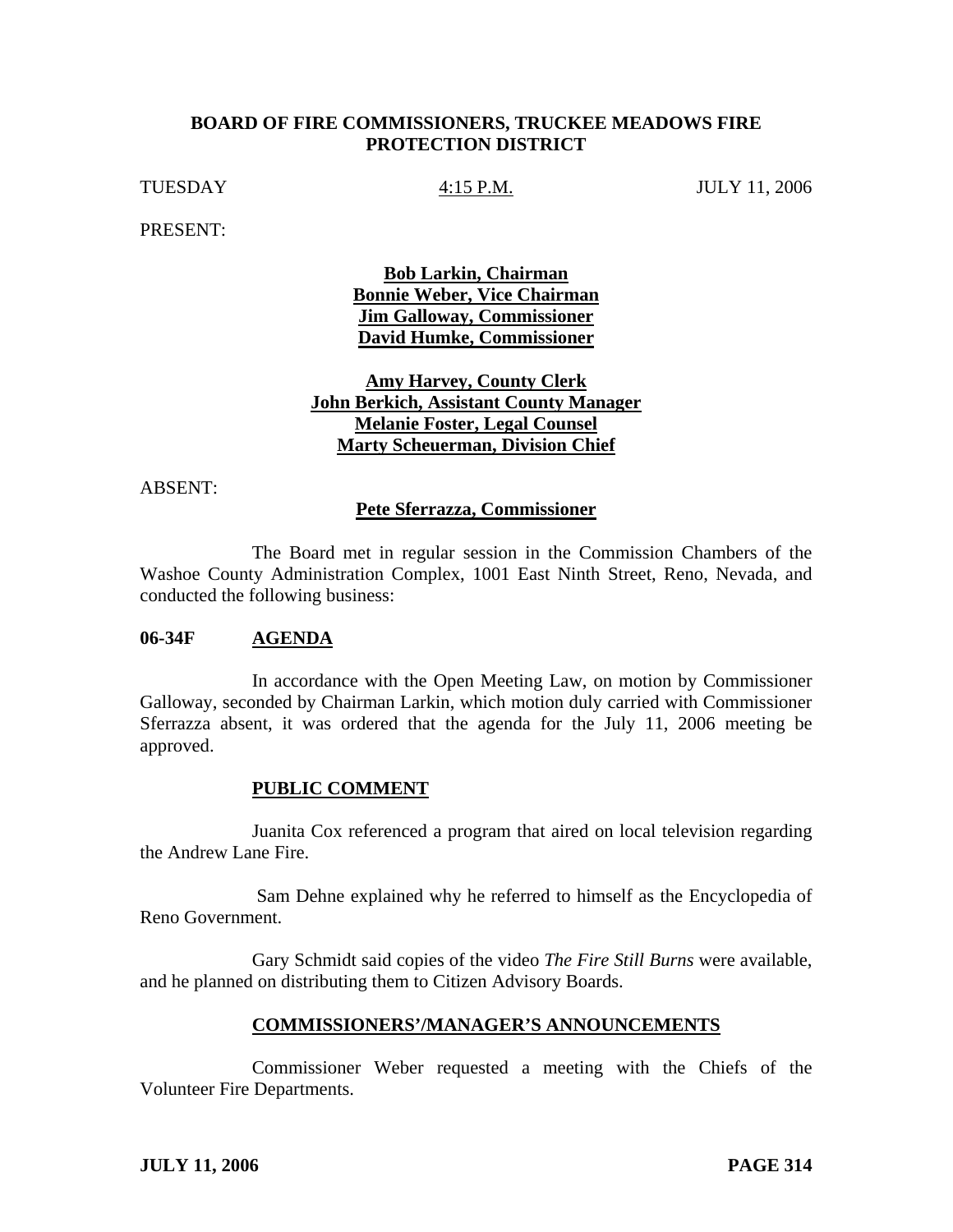Commissioner Galloway requested a policy or data on how calls were dispatched to volunteers when a regular unit could not respond within a certain amount of time. Marty Scheuerman, Division Chief, replied a career unit always responded within the District when dispatched. He said he would provide an overview on how the District responded to incidents.

## **06-35F VOLUNTEER/AUXILIARY REPORT - JUNE 2006**

 Commissioner Weber said issues and concerns were brought to her attention from several of the Volunteer Fire Departments. She asked why it took so long to perform background checks on potential volunteers and why it took so long for equipment to get repaired. She added the equipment was not always returned to the volunteers after the repairs had been completed. Marty Scheuerman, Division Chief, requested specifics so these issues and concerns could be addressed and corrected if necessary. He indicated, if the Joint Fire Advisory Board meeting was not convenient for the volunteers to attend, the District would attempt to plan an evening meeting.

 In response to the call for public comment, Gary Schmidt discussed the volunteers' concerns.

 On motion by Commissioner Humke, seconded by Commissioner Weber, which motion duly carried with Commissioner Sferrazza absent, Chairman Larkin ordered that the Volunteer/Auxiliary Report for June 2006 be accepted.

# **06-36F REPORT - REVIEW AND ACCEPTANCE OF RESPONSE TIMES**

 Marty Scheuerman, Division Chief, presented the response times for the Reno Fire Department and the Truckee Meadows Fire Department as stated in the report dated June 13, 2006, which was placed on file with the Clerk. He said the study was an outgrowth of a request from the Board that came after a report in the *Reno Gazette-Journal*. He said staff looked at all of the response times prior to consolidation, the call distribution, and how criteria was set. Chief Scheuerman explained how the response time was calculated and the national standards.

 Chairman Larkin asked how much it would cost to move to a four-minute response time within the community. Chief Scheuerman replied it would cost approximately \$15-million for a new station, equipment, and staff. Chairman Larkin asked if the community was safe, and Chief Scheuerman replied it was.

 Commissioner Galloway requested a breakdown between rural and urban responses. Chief Scheuerman said the current reporting system did not allow for that. He said, in order to do that, staff would need to identify each individual address and separate the rural and urban calls. Commissioner Galloway suggested an upgrade in software, and Chief Scheuerman agreed that was needed.